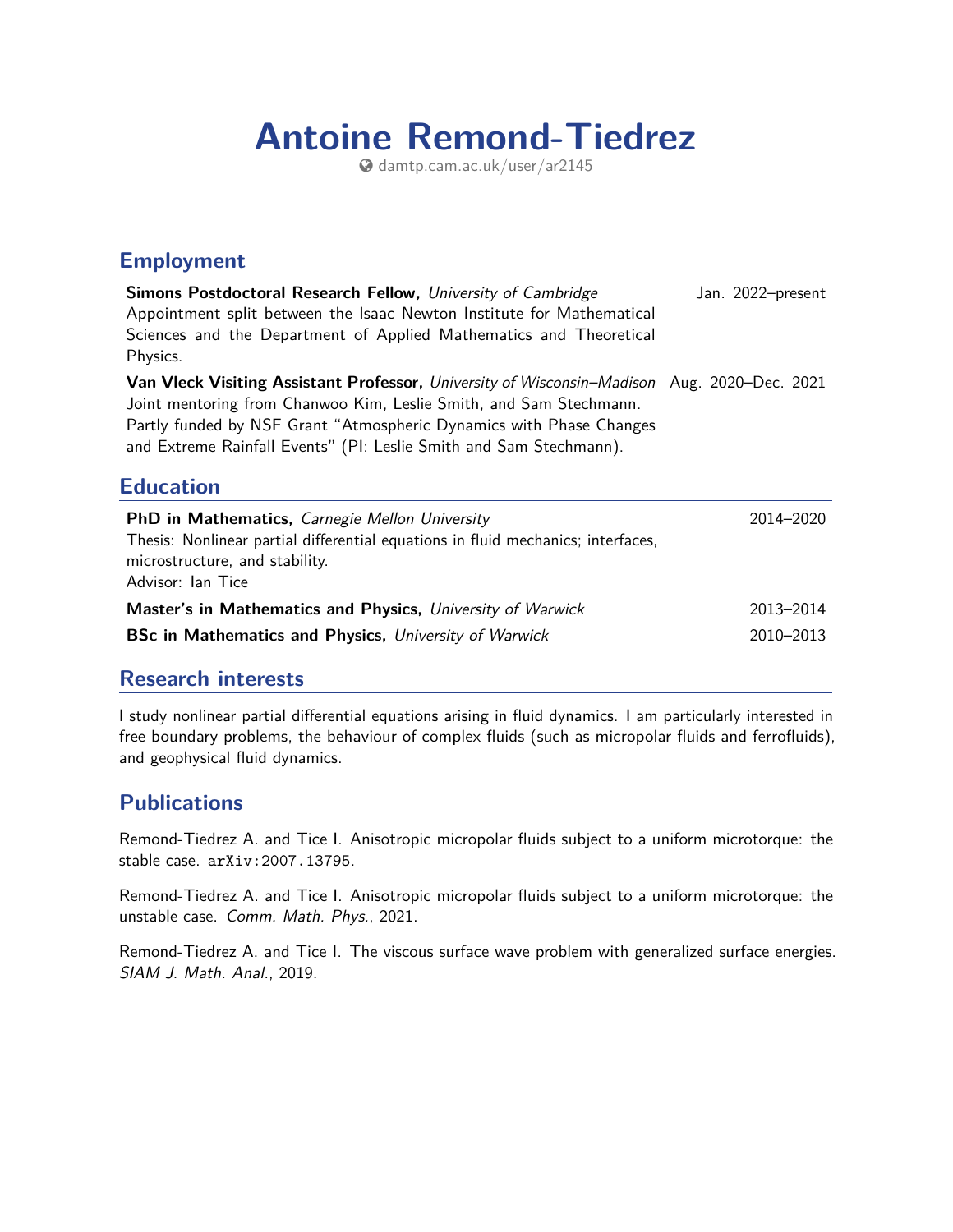## **Academic visits**

| Simons Postdoctoral Fellow during the INI Programme on "Mathematical<br>aspects of turbulence: where do we stand?".                                                                                                                                          | Spring 2022 |
|--------------------------------------------------------------------------------------------------------------------------------------------------------------------------------------------------------------------------------------------------------------|-------------|
| Visiting Graduate Student during the ICERM Semester Program on "Singu-<br>larities and Waves In Incompressible Fluids".                                                                                                                                      | Spring 2017 |
| <b>Talks</b>                                                                                                                                                                                                                                                 |             |
| Center for Nonlinear Analysis Seminar, Carnegie Mellon University<br>Moist potential vorticity inversion: a nonlinear PDE from atmospheric<br>dynamics with free boundaries                                                                                  | May 2022    |
| Junior Isaac Newton Crossover (JINX) Seminar, Isaac Newton Institute<br>Instability of an Anisotropic Micropolar Fluid                                                                                                                                       | May 2022    |
| Twelfth IMACS International Conference on Nonlinear Evolution Equations<br>and Wave Phenomena: Computation and Theory, Athens (USA)<br>Instability of an Anisotropic Micropolar Fluid                                                                        | Mar. 2022   |
| Programme on the mathematical aspects of turbulence, Isaac Newton Insti-<br>tute<br>Moist potential vorticity inversion: a nonlinear PDE from atmospheric<br>dynamics with free boundaries                                                                   | Mar. 2022   |
| Nonlinear PDE Seminar, Texas A&M University<br>Variational formulation, well-posedness, and iterative methods for moist<br>potential vorticity inversion: a nonlinear elliptic PDE from atmospheric<br>dynamics with free boundaries                         | Nov. 2021   |
| PDE and Geometric Analysis Seminar, University of Wisconsin-Madison<br>Variational formulation, well-posedness, and iterative methods for moist<br>potential vorticity inversion: a nonlinear elliptic PDE from atmospheric<br>dynamics with free boundaries | Oct. 2021   |
| Ohio River Analysis Meeting, University of Kentucky<br>Instability of a Anisotropic Micropolar Fluid                                                                                                                                                         | Mar. 2021   |
| Applied and Computational Mathematics Seminar, University of Wisconsin-<br>Madison<br>Instability of an Anisotropic Micropolar Fluid                                                                                                                         | Feb. 2021   |
| Analysis and PDE Seminar, University of Southern California<br>Instability of an Anisotropic Micropolar Fluid                                                                                                                                                | Oct. 2020   |
| Online North East PDE and Analysis Seminar (jointly organized by Brown,<br>Carnegie Mellon, Princeton, and Toronto)<br>Instability of an Anisotropic Micropolar Fluid                                                                                        | May 2020    |
| SIAM Conference on Analysis of Partial Differential Equations, La Quinta<br>Instability of a Non-Isotropic Micropolar Fluid                                                                                                                                  | Dec. 2019   |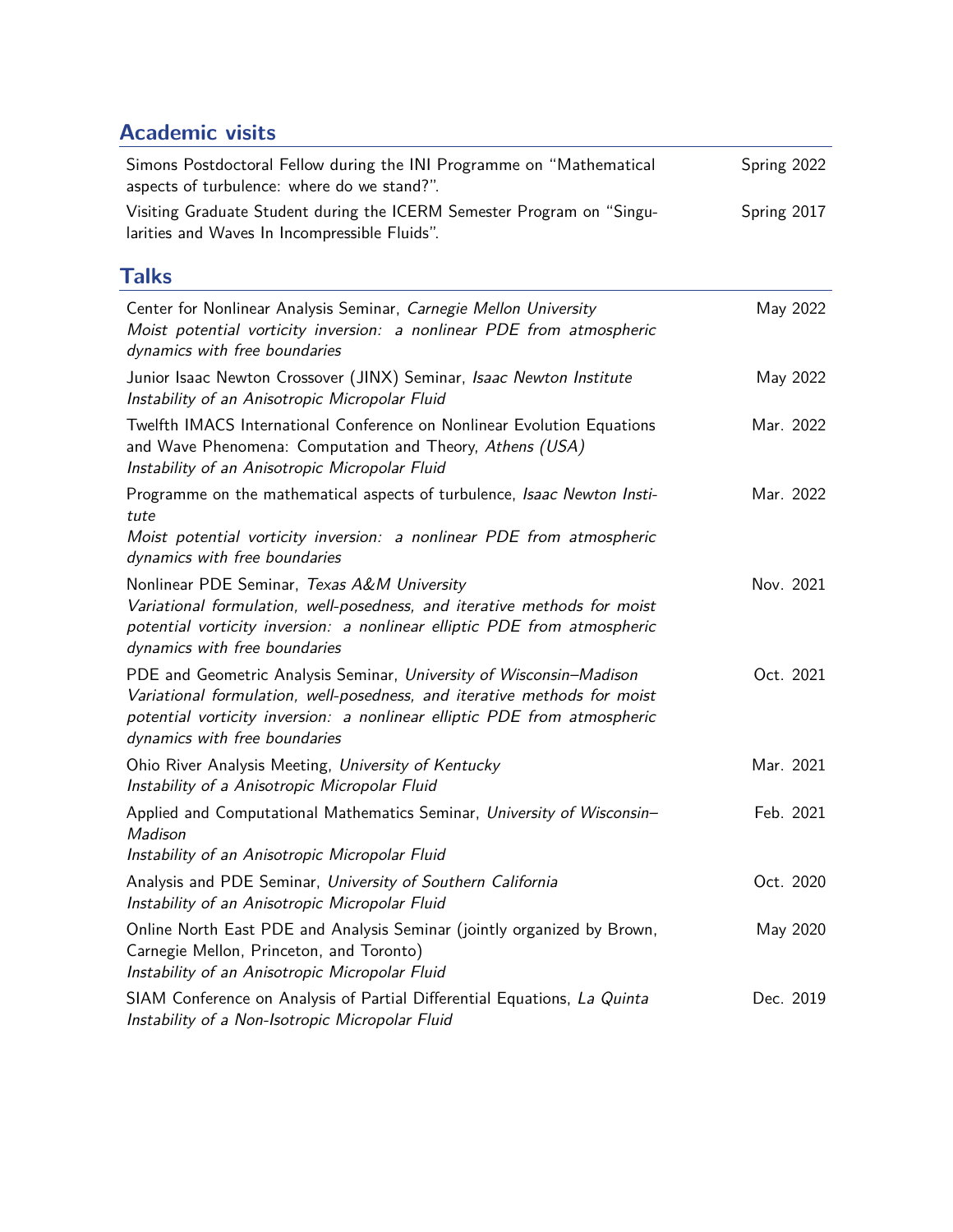| Equadiff 2019, Leiden                                                                                                                   | Jul. 2019 |
|-----------------------------------------------------------------------------------------------------------------------------------------|-----------|
| The Viscous Surface Wave Problem with Generalized Surface Energies                                                                      |           |
| SIAM Conference on Computational Science and Engineering, Spokane<br>The Viscous Surface Wave Problem with Generalized Surface Energies | Feb. 2019 |
| Summer School on Mathematical Fluids, University of Southern California<br>Viscous Surface Waves and their Stability                    | May 2017  |

## **Conference sessions and seminars organised**

| Junior Isaac Newton Crossover (JINX) Seminar,<br>Isaac Newton Institute, University of Cambridge                                                   | Spring 2022 |
|----------------------------------------------------------------------------------------------------------------------------------------------------|-------------|
| SIAM Conference on Analysis of Partial Differential Equations, Online<br>Mini-symposium on "Free Boundaries in Fluids and Fluid-Structure Interac- | Mar. 2022   |
| tions"                                                                                                                                             |             |

#### **Working groups**

| <b>Working group organised</b>                                                      |                  |
|-------------------------------------------------------------------------------------|------------------|
| Department of Mathematics, University of Wisconsin-Madison                          |                  |
| Introduction to PDEs and Waves for the Atmosphere and Ocean                         | Spring 2021      |
| SIAM Student Chapter, Carnegie Mellon University                                    |                  |
| Malliavin Calculus                                                                  | Spring 2020      |
| Koopman Spectral Analysis                                                           | Fall 2019        |
| Concentration of Measure                                                            | Spring 2019      |
| Analysis of Hydrodynamical Models                                                   | <b>Fall 2018</b> |
| Calculus of Variations on Manifolds and Geometric Flows                             | Spring 2018      |
| Geometric Measure Theory                                                            | <b>Fall 2017</b> |
| Weak Convergence Methods in Nonlinear PDEs                                          | <b>Fall 2016</b> |
| Working group attended<br>Center for Nonlinear Analysis, Carnegie Mellon University |                  |
| Mathematics of Deep Neural Networks                                                 | Fall 2018        |
| Optimal Transport                                                                   | Spring 2016      |
| <b>Fluid Dynamics</b>                                                               | <b>Fall 2016</b> |

## **Conferences, workshops, and summer schools attended**

| Advances in geophysical and astrophysical turbulence, INI | Mar. 2022 |
|-----------------------------------------------------------|-----------|
| Oxbridge PDE Conference 2022, Oxford                      | Apr. 2022 |
| Mathematical Advances in Geophysical Flows, CIRM          | Apr. 2022 |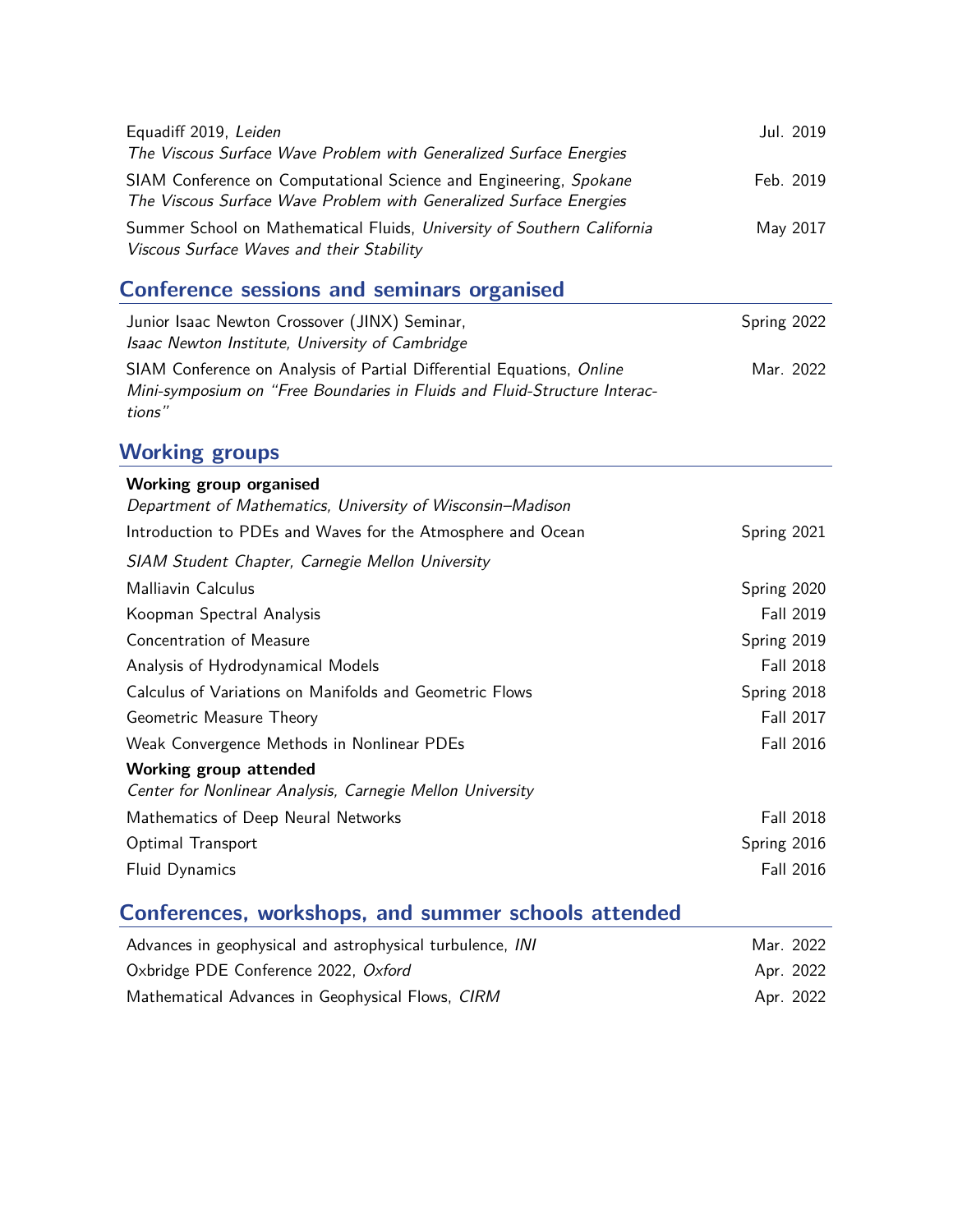| Twelfth IMACS International Conference on Nonlinear Evolution Equations<br>and Wave Phenomena: Computation and Theory, Athens (USA)                                                | Mar. 2022        |
|------------------------------------------------------------------------------------------------------------------------------------------------------------------------------------|------------------|
| SIAM Conference on Analysis of Partial Differential Equations, Online                                                                                                              | Mar. 2022        |
| Modelling and analysis of turbulent transport, mixing, and scaling, INI                                                                                                            | Mar. 2022        |
| Rigorous analysis of incompressible fluid models and turbulence, INI                                                                                                               | Feb. 2022        |
| Turbulence: where do we stand and where are we heading?, INI                                                                                                                       | Jan. 2022        |
| Ohio River Analysis Meeting, University of Kentucky                                                                                                                                | Mar. 2021        |
| SIAM Conference on Analysis of Partial Differential Equations, La Quinta                                                                                                           | Dec. 2019        |
| Equadiff 2019, Leiden                                                                                                                                                              | Jul. 2019        |
| Stability of Nonlinear Waves: Analysis and Computation, Institut Henri<br>Poincaré                                                                                                 | Jul. 2019        |
| Workshop on Mathematical Models for Pattern Formation, Carnegie Mellon<br>University                                                                                               | Mar. 2019        |
| Workshop on Nonlinear Differential Equations, Dynamical Systems and<br>Applications, University of Kansas                                                                          | Oct. 2018        |
| SIAM Annual Meeting, Pittsburgh                                                                                                                                                    | Jul. 2017        |
| Summer School and Workshop: Mathematical Analysis of Water Waves and<br>Related Models, UC Davis                                                                                   | Jun. 2017        |
| Water Waves, ICERM                                                                                                                                                                 | May 2017         |
| Computational Aspects of Water Waves, ICERM                                                                                                                                        | Apr. 2017        |
| Making a splash - Droplets, Jets, and Other Singularities, ICERM                                                                                                                   | Mar. 2017        |
| Dynamics of Small Scales in Fluids, ICERM                                                                                                                                          | Feb. 2017        |
| Topics in Applied Nonlinear Analysis: Recent Advances and New Trends,<br>Carnegie Mellon University                                                                                | Jul. 2016        |
| Center for Nonlinear Analysis Summer School, Carnegie Mellon University                                                                                                            | Jun. 2016        |
| <b>Awards</b>                                                                                                                                                                      |                  |
| Hugh D. Young Graduate Student Teaching Award, Mellon College of Science,<br>Carnegie Mellon University                                                                            | 2020             |
| Award given to encourage and recognize effective teaching by graduate<br>students.                                                                                                 |                  |
| SIAM Student Chapter Certificate of Recognition, SIAM<br>In recognition of outstanding efforts and accomplishments on behalf of the<br>SIAM Chapter at Carnegie Mellon University. | 2020, 2019, 2018 |
| Excellence in the MPhys Project, University of Warwick                                                                                                                             | 2014             |

Prize for excellence in the final year research project.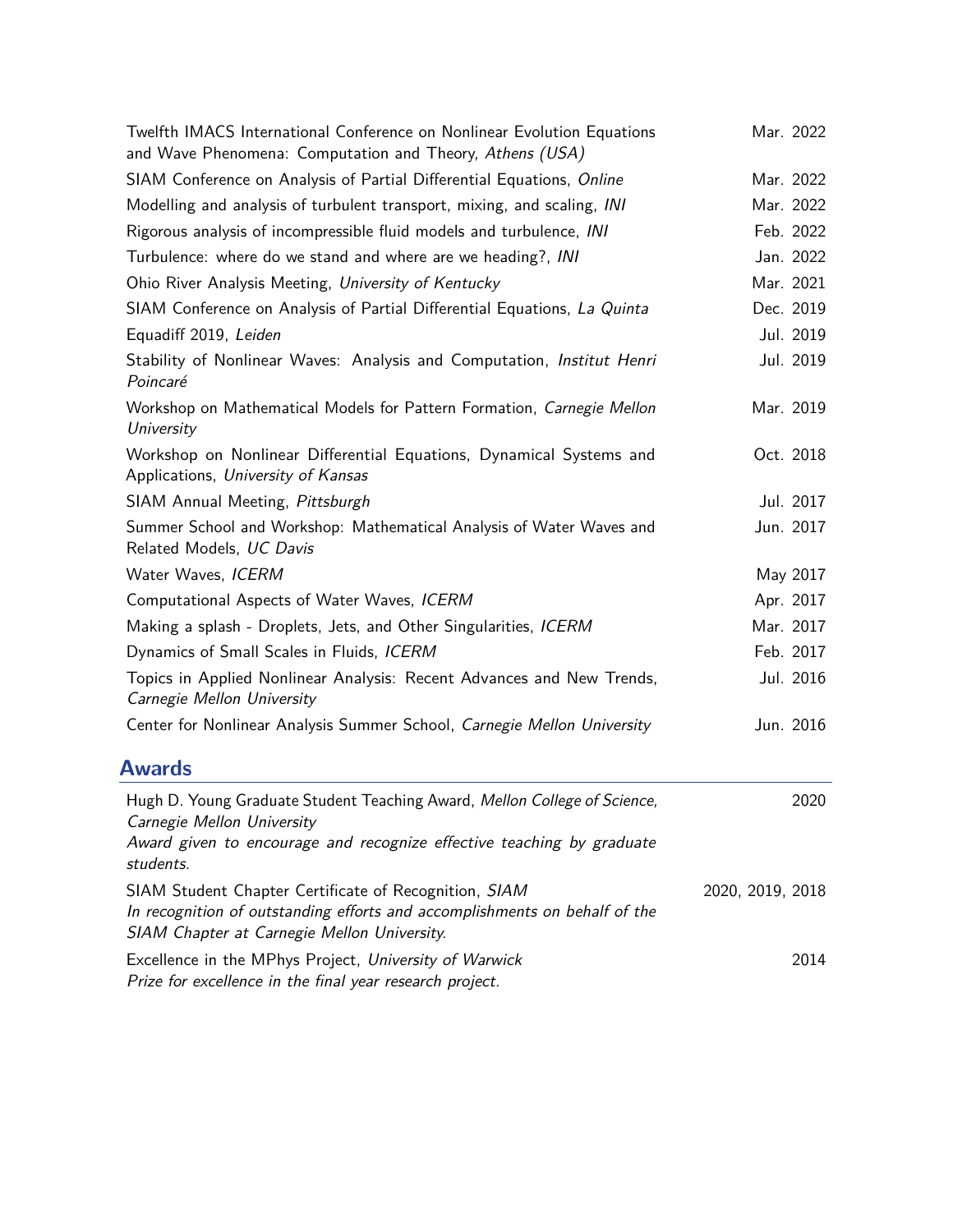## **Mentoring**

| Directed Reading Program, University of Wisconsin-Madison                  |                  |
|----------------------------------------------------------------------------|------------------|
| Calculus of Variations, with David Kwak                                    | <b>Fall 2021</b> |
| The Directed Reading Program pairs undergraduate students with mentors     |                  |
| that guide the students through readings on a topic of mutual interest for |                  |
| the duration of a semester.                                                |                  |

# **Teaching experience**

| <b>Instructor, University of Wisconsin-Madison</b>                                                                                                                                                                                                |                   |
|---------------------------------------------------------------------------------------------------------------------------------------------------------------------------------------------------------------------------------------------------|-------------------|
| Linear Algebra and Differential Equations                                                                                                                                                                                                         | Spring 2021       |
| The Theory of Single Variable Calculus                                                                                                                                                                                                            | <b>Fall 2020</b>  |
| <b>Instructor, Carnegie Mellon University</b>                                                                                                                                                                                                     |                   |
| <b>Concepts of Mathematics</b>                                                                                                                                                                                                                    | Summer 2018       |
| <b>Concepts of Mathematics</b>                                                                                                                                                                                                                    | Summer 2017       |
| Lead Teaching Assistant, Carnegie Mellon University                                                                                                                                                                                               |                   |
| Matrices and Linear Transformations                                                                                                                                                                                                               | Spring 2020       |
| Concepts of Mathematics                                                                                                                                                                                                                           | <b>Fall 2019</b>  |
| Teaching assistant, Carnegie Mellon University                                                                                                                                                                                                    |                   |
| Pre-Calculus (SAMS)                                                                                                                                                                                                                               | Summer 2017       |
| Calculus I for Humanities                                                                                                                                                                                                                         | <b>Fall 2016</b>  |
| Pre-Calculus (SAMS)                                                                                                                                                                                                                               | Summer 2016       |
| Symbolic Programming Methods                                                                                                                                                                                                                      | Summer 2016       |
| Multivariate Calculus                                                                                                                                                                                                                             | Spring 2016       |
| Calculus I                                                                                                                                                                                                                                        | Fall 2015         |
| Differential Equations                                                                                                                                                                                                                            | Spring 2015       |
| Multivariate Analysis                                                                                                                                                                                                                             | <b>Fall 2014</b>  |
| Grader, Carnegie Mellon University                                                                                                                                                                                                                |                   |
| Measure and Integration                                                                                                                                                                                                                           | <b>Fall 2017</b>  |
| Other teaching activities                                                                                                                                                                                                                         |                   |
| Future Faculty Program, Carnegie Mellon University<br>This program provides graduate students with support in developing and<br>documenting their teaching skills, through seminars, workshops, and teaching<br>consultations.                    | 2014-2020         |
| Summer Academy for Mathematics and Sciences, Carnegie Mellon University<br>The Summer Academy for Math and Sciences (SAMS) is a six-week pro-<br>gram for minoritized student groups interested in pursuing STEM-related<br>undergraduate majors. | Summer 2016, 2017 |